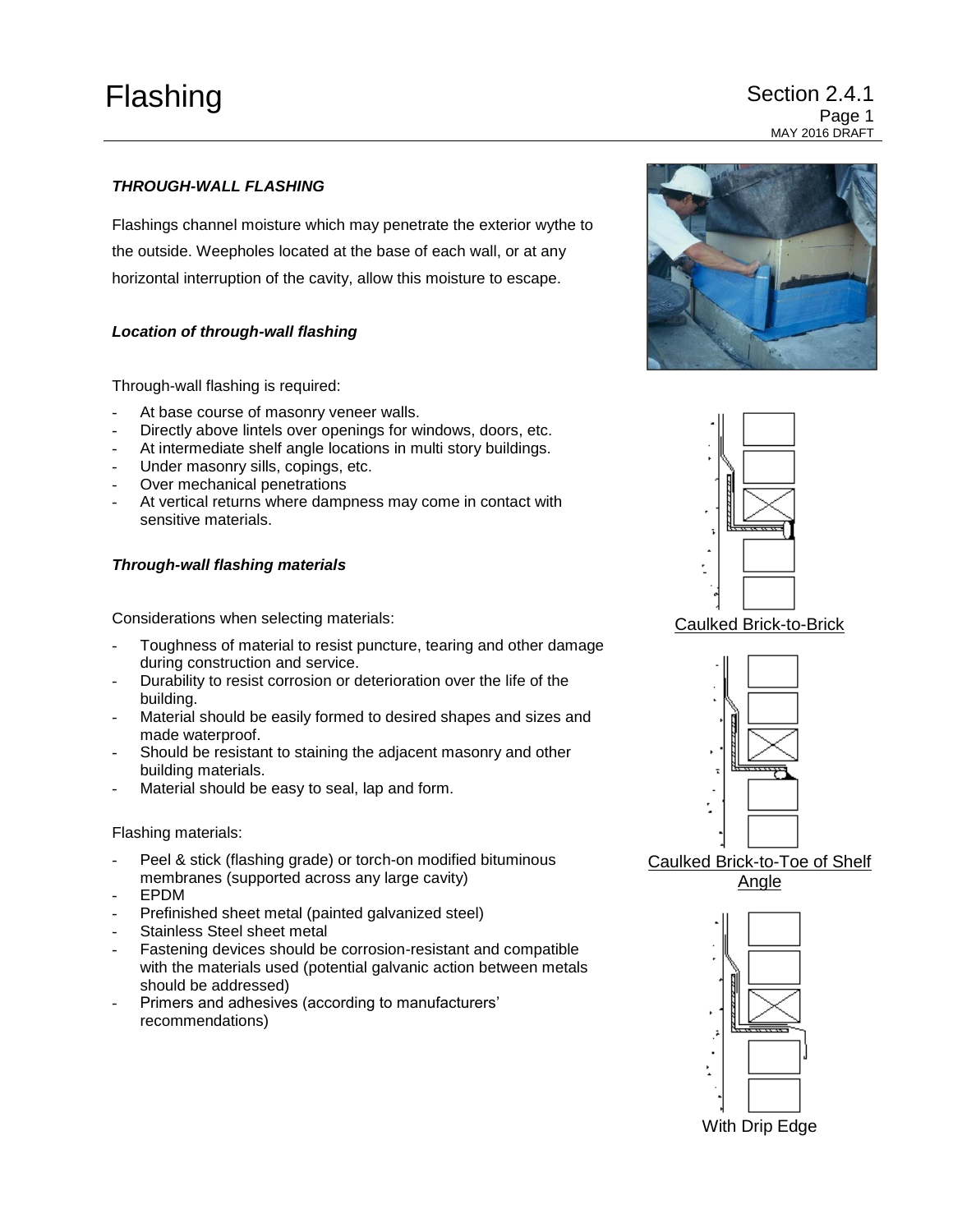## *Installation*

Through-wall flashing should be installed on a smooth surface and care must be taken to ensure drainage to the exterior. Overlaps, joints and primers should be to manufacturer's recommendations. Metal flashing joints must allow movement due to expansion / contraction.

The flashing should return up the substrate at least 150mm behind the sheathing paper or air/vapour barrier membranes. End dams should be installed at each end of the flashing runs to stop moisture from finding a way around the flashing.

Weepholes must be installed in the first course above flashing at intervals not exceeding 800mm. A drop to grade of at least 100mm is recommended, more if landscaping will be used at the base of the wall.

Note: a "flashing effect" can be obtained for structural walls without the addition of a flashing by shaping a concrete ledge in such a way as to direct any moisture out through weepholes.

# *Note:*

**Manufacturer** recommendations should be followed for material compatibility, surface preparation, priming requirements, overlaps and terminations.



**Natural Flashing Effect by Using a Base Ledge**

## *CAP FLASHINGS*

Cap flashings protect the top of masonry walls from rain by:

- acting as a barrier against moisture
- covering the top of the wall sufficiently to stop wind-driven rain from working its way up under the flashing
- eliminating stains caused by dirt-laden runoff

Cap flashings typically consist of two parts: The protective cap and the membrane.



## *Cap flashing materials*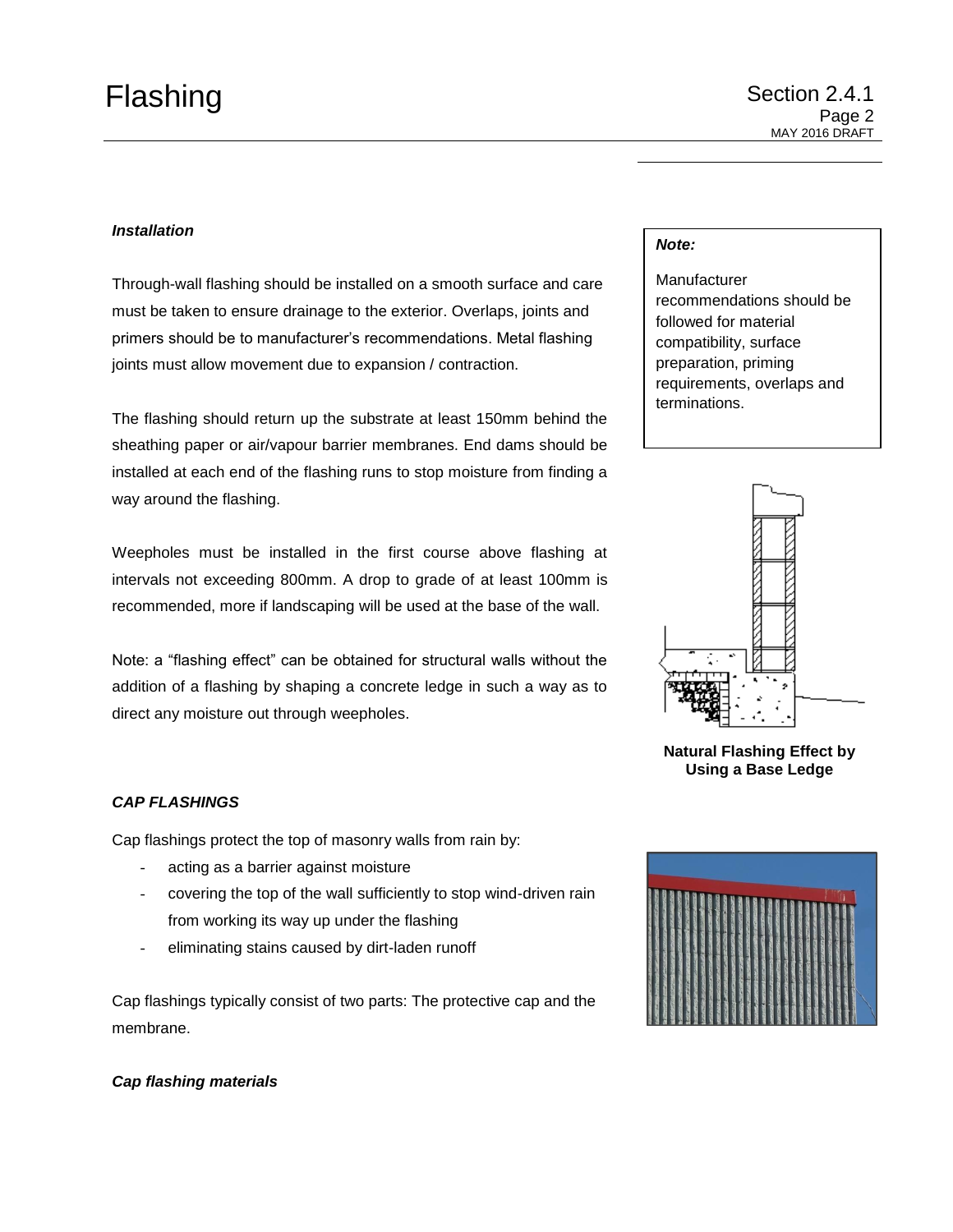Considerations when selecting materials:

- Toughness of material to resist puncture, tearing and other damage during construction and service.
- Durability to resist corrosion or deterioration over the life of the building.
- Should be resistant to staining the adjacent masonry and other building materials.

Protective cap materials:

- Prefinished sheet metal (painted galvanized steel)
- Fastening devices should be corrosion-resistant and compatible with the materials used (potential galvanic action between metals should be addressed)

Membrane materials:

- Peel & stick (metal roof underlay grade) or torch-on modified bituminous membranes
- EPDM
- Primers and adhesives (according to manufacturers' recommendations)
- Other roofing materials (consult the Roofing Contractors Association of BC)

## *Installation*

Membrane installation:

- Flashing should be installed on a smooth surface.
- Overlaps and joints should be to manufacturer's recommendations.

Protective cap installation:

- Metal flashing joints must allow movement due to expansion / contraction.
- The flashing should cover at least 75mm of the top face of the masonry wall to protect from wind-driven rain.
- The top surface of the flashing should slope to roof so as to eliminate drip stains on the face of the wall.



**Cap Flashing**



Membrane wraps the assembly from above the veneer to the roof.

*Note:*

Manufacturer recommendations should be followed for material compatibility, surface preparation, priming requirements, overlaps and terminations.